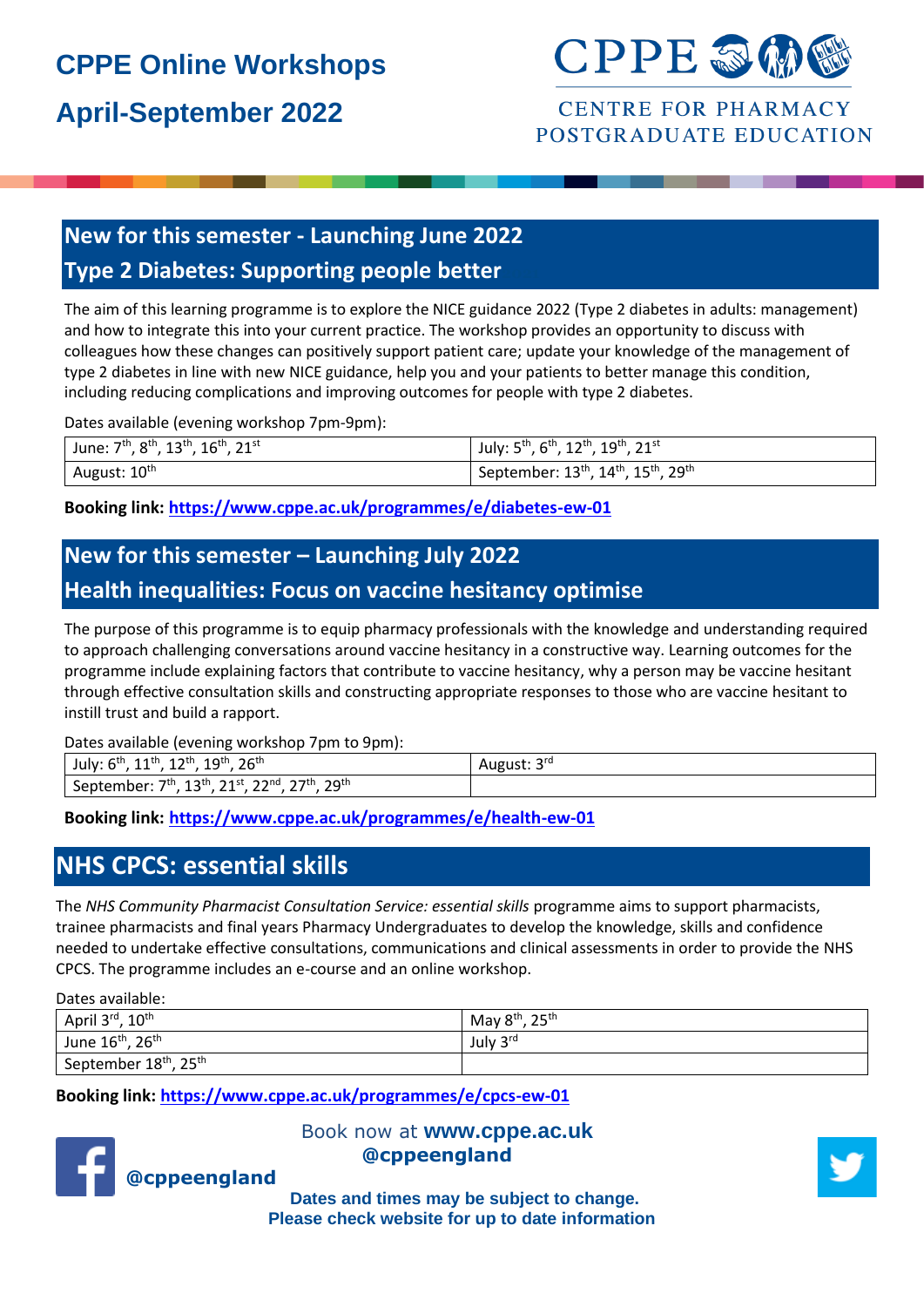# **CPPE Online Workshops April-September 2022**



#### **CENTRE FOR PHARMACY** POSTGRADUATE EDUCATION

# *Asthma*

The aim of this learning programme is for you to consider how we as pharmacy professionals, can support people who have asthma. You will apply your knowledge of asthma management and guidelines and explore how you can support people to manage their asthma, reduce complications and improve their quality of life.

Dates available (evening workshop 7pm to 9.15pm):

| April 26th           | May $11^{\text{th}}$ |
|----------------------|----------------------|
| June 7 <sup>th</sup> | July 7 <sup>th</sup> |

**<https://www.cppe.ac.uk/programmes/l/asthma-ew-01/>**

## *COPD*

This learning programme aims to enable you to interpret and apply clinical guidance to support people living with COPD. You will consider how to optimise their treatment and use a person-centred approach to empower people living with COPD to self-manage their condition.

Dates available (evening workshop 7pm to 9pm):

| May $11th$                        | June 30 <sup>th</sup> | July 13th |
|-----------------------------------|-----------------------|-----------|
| September 14 <sup>th</sup> , 20th |                       |           |

**<https://www.cppe.ac.uk/programmes/l/copd-ew-01/>**

## *Hypertension*

This learning programme aims to enable you to interpret and apply clinical guidance to support people with hypertension. You will consider how to optimise their treatment and use a shared decision-making approach to empower people with hypertension to self-manage their condition.

Dates available (evening workshop 7pm to 9pm):

| April 6 <sup>th</sup> , 19 <sup>th</sup> , 25 <sup>th</sup> , 26 <sup>th</sup> , 27 <sup>th</sup>                  |
|--------------------------------------------------------------------------------------------------------------------|
| May 9 <sup>th</sup> , 12 <sup>th</sup> , 16 <sup>th</sup> , 18 <sup>th</sup> , 24 <sup>th</sup> , 26 <sup>th</sup> |
| June 7 <sup>th</sup> , 14 <sup>th</sup> , 16 <sup>th</sup> , 21 <sup>st</sup> , 29 <sup>th</sup>                   |
| July 12 <sup>th</sup> , 13 <sup>th</sup> , 14th                                                                    |
| August 4 <sup>th</sup>                                                                                             |
| September 5 <sup>th</sup> , 7 <sup>th</sup> , 21 <sup>st</sup> , 27 <sup>th</sup>                                  |

**<https://www.cppe.ac.uk/programmes/l/hyper-ew-01/>**

#### *Falls prevention*

The aim of this workshop is to increase your understanding of falls and how the pharmacy team can help prevent and support those who have had a fall.

| Dates available: (evening workshop 7pm to 9pm): |            |             |
|-------------------------------------------------|------------|-------------|
| April 26 <sup>th</sup>                          | May $10th$ | October 6th |

**https://www.cppe.ac.uk/programmes/e/falls-ew-01**

## *Supporting patients living with dementia*

The overall aim of this programme is to apply your knowledge and skills to help you manage and optimise care for patients living with dementia and their carers.

| Dates available: (evening workshop 7pm to 9pm): |                        |                      |             |
|-------------------------------------------------|------------------------|----------------------|-------------|
|                                                 | April 26 <sup>th</sup> | May 18 <sup>th</sup> | June $16th$ |

**[https://www.cppe.ac.uk/programmes/l/suppptsdem](https://www.cppe.ac.uk/programmes/l/suppptsdem-ew-01/)[ew-01/](https://www.cppe.ac.uk/programmes/l/suppptsdem-ew-01/)**



Book now at **[www.cppe.ac.uk](http://www.cppe.ac.uk/learningcommunities) @cppeengland** 



**Dates and times may be subject to change. Please check website for up to date information**